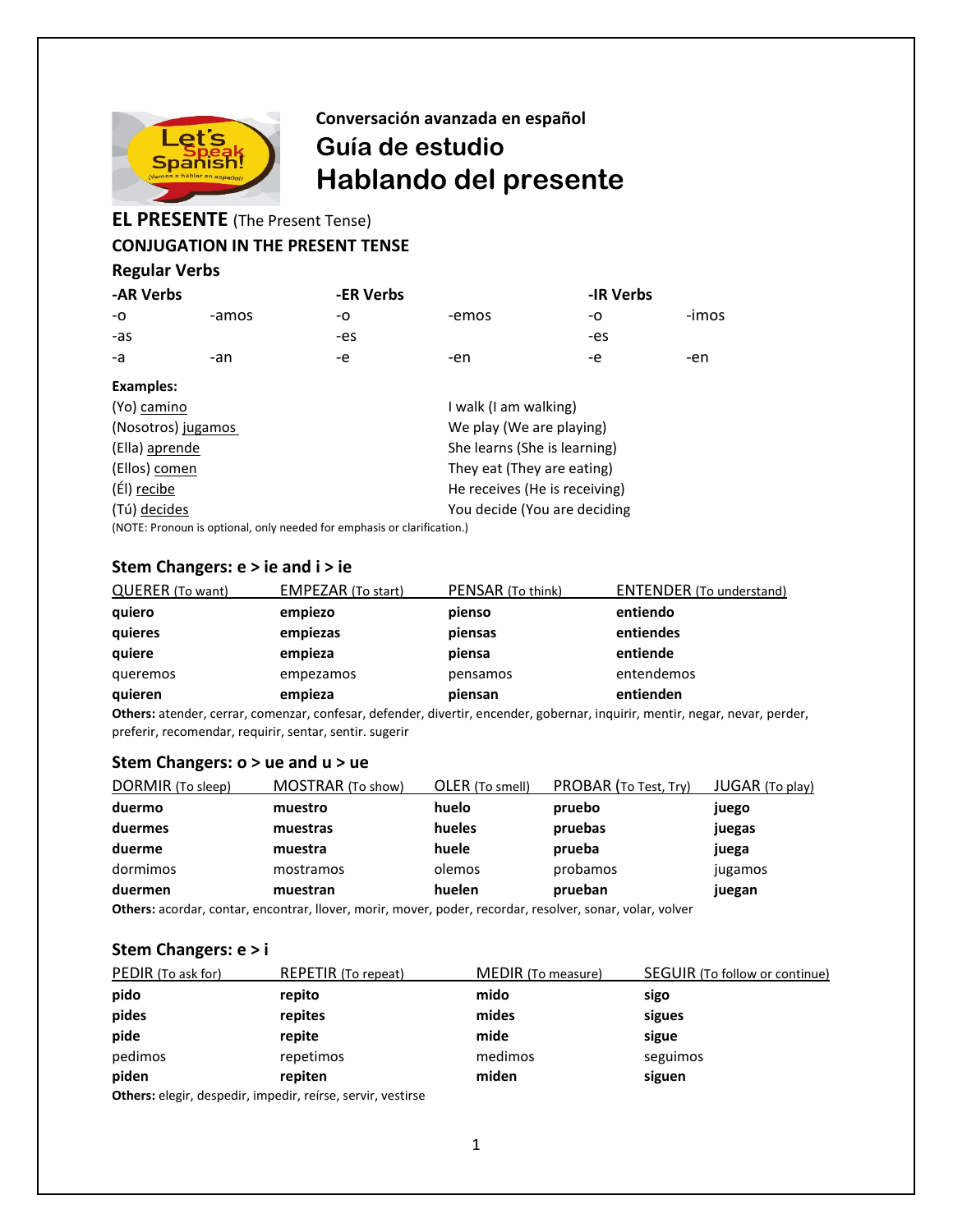## **Stem Changers: ui > y**

| <b>CONCLUIR</b> (To conclude)                                                           | <b>CONTRIBUIR</b> (To contribute) | DISTRIBUIR (To distribute) Incluir (To include) |            |
|-----------------------------------------------------------------------------------------|-----------------------------------|-------------------------------------------------|------------|
| concluyo                                                                                | contribuyo                        | distribuyo                                      | incluyo    |
| concluyes                                                                               | contribuyes                       | distribuyes                                     | incluyes   |
| concluve                                                                                | contribuye                        | distribuye                                      | incluve    |
| concluimos                                                                              | contribuimos                      | distribuimos                                    | incluuimos |
| concluven                                                                               | contribuyen                       | distribuyen                                     | incluyen   |
| Others: atribuir, construir, contribuir, destruir, diluir, influir, obstruir, sustituir |                                   |                                                 |            |

## **"GO-YO" verbs: Add a "g" in 1 ST Person Singular**

caer- caigo hacer – hago (Also use with deshacer) oír - oigo poner – pongo (Also use with componer, proponer, reponer, suponer) traer- traigo (Also use with destraer) salir - salgo valer – valgo *\*\*\*And don't forget tener (tengo) and venir (vengo)\*\*\**

# **Other Changes in 1ST Person Singular**

| Replace a "g" with a "j" | Replace "gu" with g   | Replace "c" with "zc" |
|--------------------------|-----------------------|-----------------------|
| coger - cojo             | distinguir - distingo | conocer - conozco     |
| emerger - emerjo         | extinguir - extingo   | merecer - merezco     |
| escoger - escojo         |                       | traducir - traduzco   |
| exigir - exijo           |                       |                       |
| proteger - protejo       |                       |                       |
| surgir - surjo           |                       |                       |

**True Irregular Verbs** (These verbs use unique endings or a combination of stem-changer endings)

| IR(Togo)                                     | DAR (To give)          | SER (To be)    | ESTAR (To be)    | VER (To see)                                    |
|----------------------------------------------|------------------------|----------------|------------------|-------------------------------------------------|
| <b>VOV</b>                                   | doy                    | soy            | estoy            | veo                                             |
| vas                                          | das                    | eres           | estás*           | ves                                             |
| va                                           | da                     | es             | está*            | ve                                              |
| vamos                                        | damos                  | somos          | estamos          | vemos                                           |
| van                                          | dan                    | son            | están*           | ven                                             |
|                                              |                        |                | *Note the accent |                                                 |
| TENER (To have)                              | <b>VENIR</b> (To come) | DECIR (To say) | SABER (To know*) |                                                 |
| tengo                                        | vengo                  | digo           | sé               |                                                 |
| tienes                                       | vienes                 | dices          | sabes            |                                                 |
| tiene                                        | viene                  | dice           | sabe             |                                                 |
| tenemos                                      | venimos                | decimos        | sabemos          |                                                 |
| tienen                                       | vienen                 | dicen          | saben            |                                                 |
| *Also applies to contener, mantener, retener |                        |                |                  | *To know something – conocer is to know someone |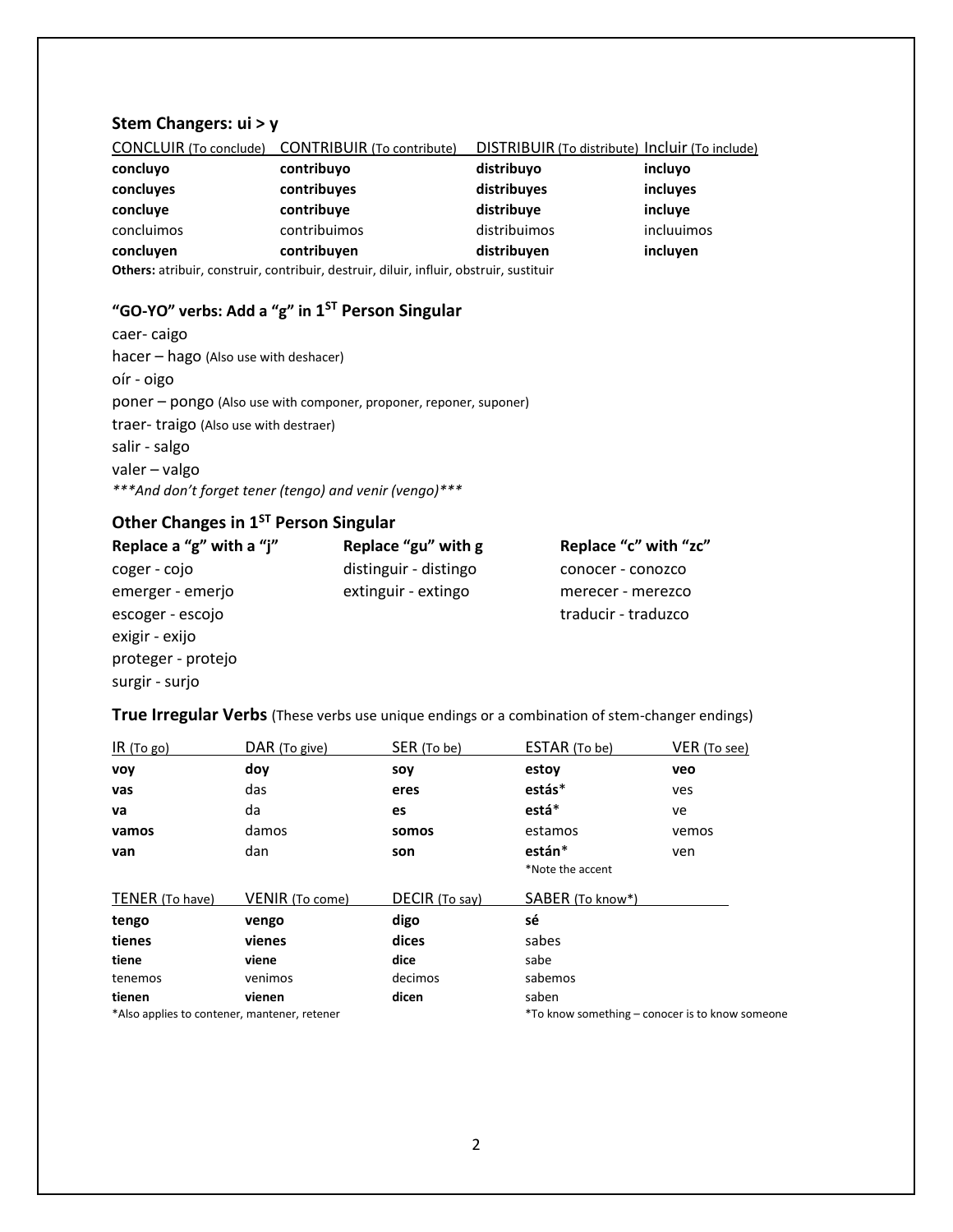#### **Present Participle / Gerund (-ing in English)**

| -AR Verbs                  | -ER & -IR Verbs |                    |
|----------------------------|-----------------|--------------------|
| -ando                      | -iendo          |                    |
| Ejemplos:                  |                 |                    |
| (Yo) estoy caminando       |                 | I am walking       |
| (Nosotros) estamos jugando |                 | We are playing     |
| (Ella) está hablando       |                 | She is speaking    |
| (Ellos) están comiendo     |                 | They are eating    |
| (Tú) estás saliendo        |                 | You are leaving    |
| (Ellos) están empezando*   |                 | They are starting  |
| (Él) está contribuyendo*   |                 | He is contributing |
| (Él) está durmiendo*       |                 | He is sleeping     |
| *Note the stem changer     |                 |                    |

#### **WORD ORDER IN SENTENCES**

| <b>Subject – Verb – Object</b> (Just like in English) |                            |
|-------------------------------------------------------|----------------------------|
| María limpia el baño.                                 | Maria cleans the bathroom. |
| Ana y yo cocinamos la cena.                           | Ana and I cook dinner.     |
| Los niños quieren las galletas.                       | The boys want cookies.     |
| Juan compra las manzanas.                             | Juan buys the apples.      |

**Substituting a Definite Article for the Object** (Word order changes from English.)

Ana y yo la cocinamos. (la cena) Ana and I cook it. (dinner) Los niños los compran. (las galletas) The boys buy them. (cookies) Juan <u>las</u> compra. (las manzanas) Juan buys them. (apples)

María lo limpia. (la casa) Maria cleans it. (the bathroom)

**Pronoun -Verb – Object** (Pronoun is optional, only needed for emphasis or clarification) (Ella) limpia la casa. She cleans the house. (Nosotros) cocinamos la cena. We cook dinner. (Ellos) compran las galletas. They bought cookies (Él) toma la manzana. A many single the takes the apple.

**Pronoun – Definite Article – Verb** (Word order changes from English, subject pronoun is optional) (Ella) la limpia. (la casa) She cleans it. (the house) (Nosotros) la cocinamos. (la cena) We cook it. (the dinner) (Ellos) las compran. (helado) The boys buy them. (cookies) (El) la toma. (manzana) (El) la toma. (manzana)